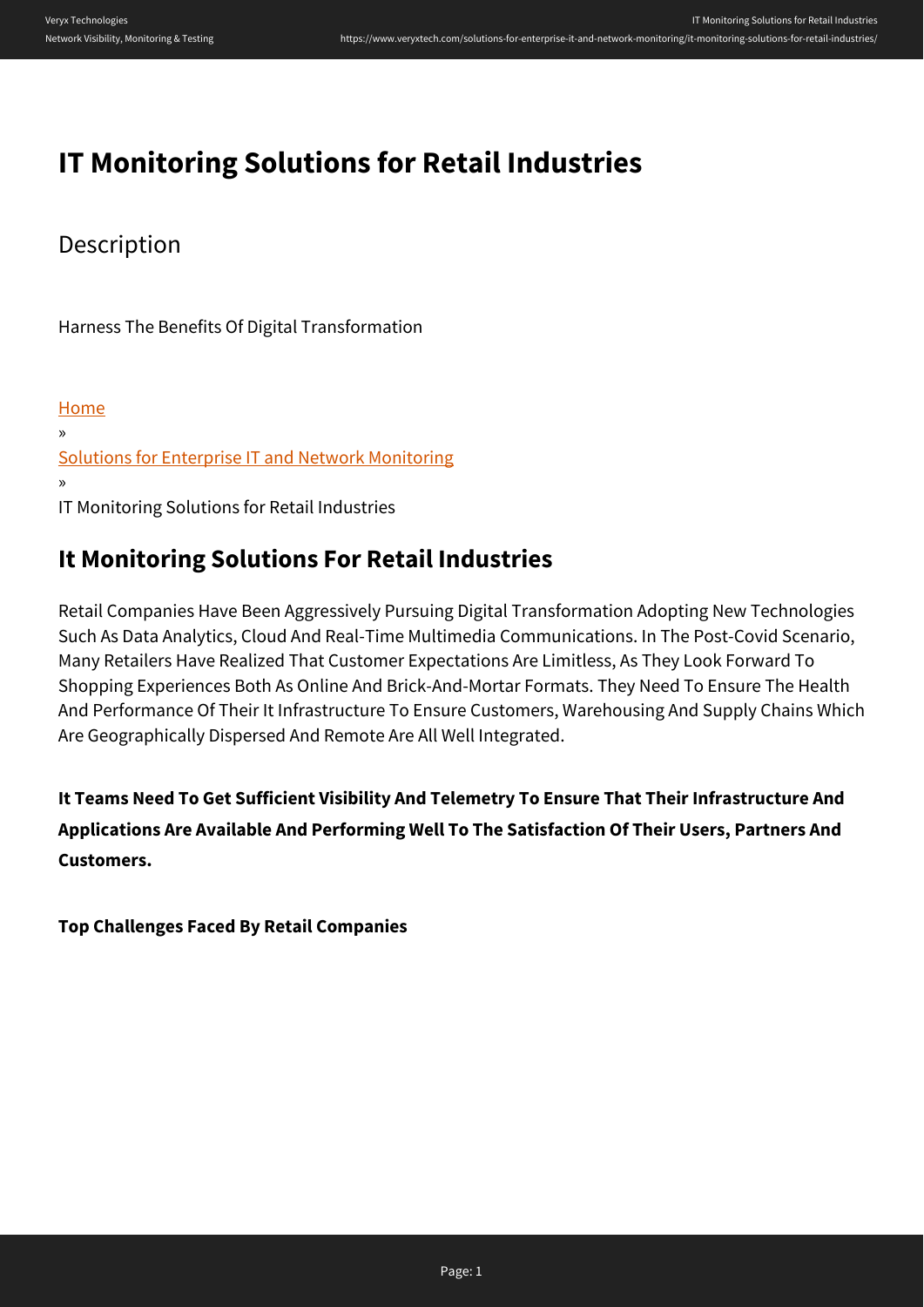

Effectiveness Of Current It Infrastructure

Next Generation Applications Increasingly Demand More Computing, Memory And Storage Along With Better Connectivity.



Availability Of Time Critical Applications

Connectivity To Distributed Locations For Time Critical Applications Need To Be Closely Monitored.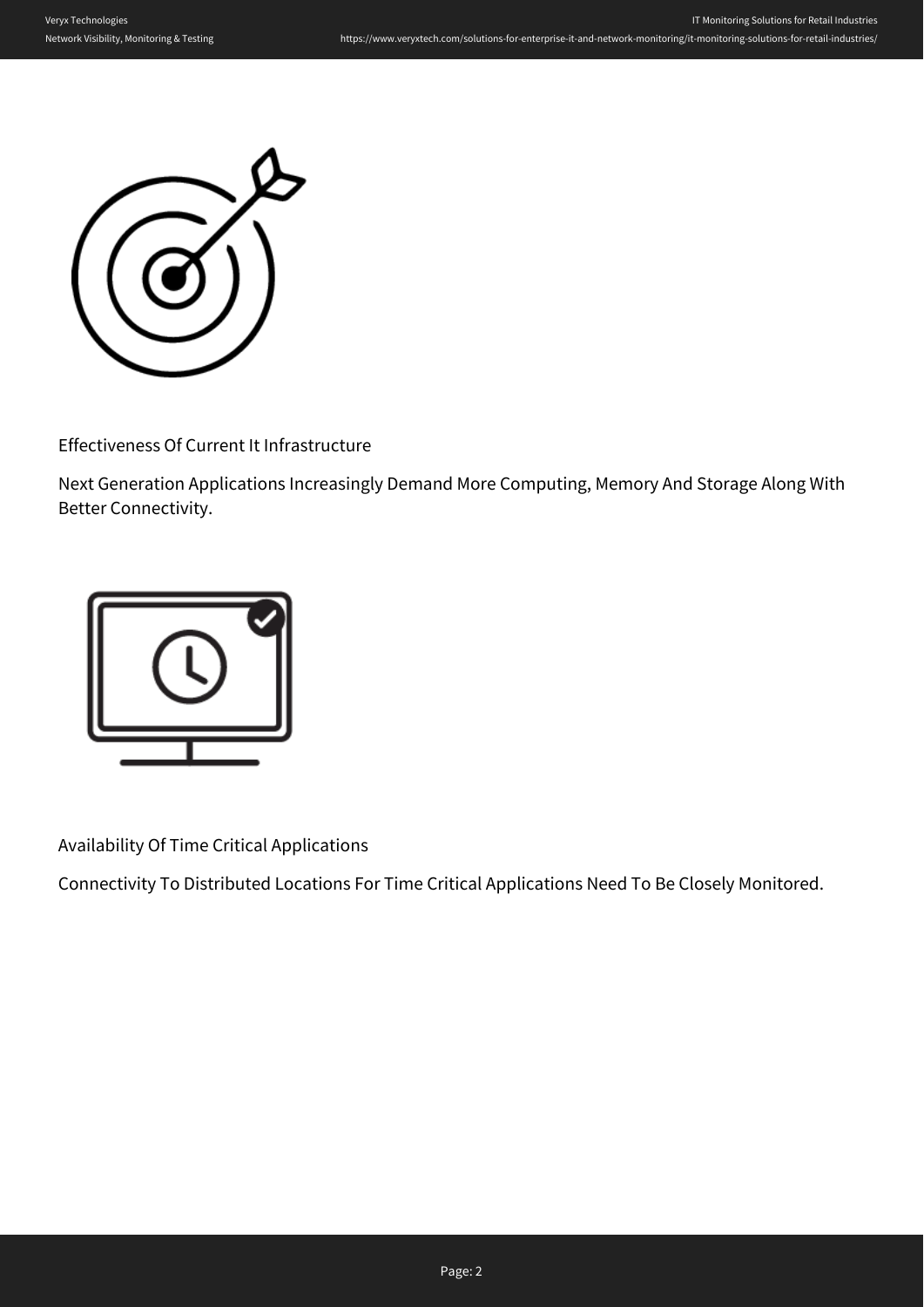

Increasing Capacity And Demand

Ineffective Tracking Of Capacity Utilization And Planning For Demand Could Result In Breakdowns And Poor Performance.



Support For Remote And Dispersed Sites

Enabling Consistent Digital Experience For Collaboration Regardless Of Location, Device Type, Connectivity Etc.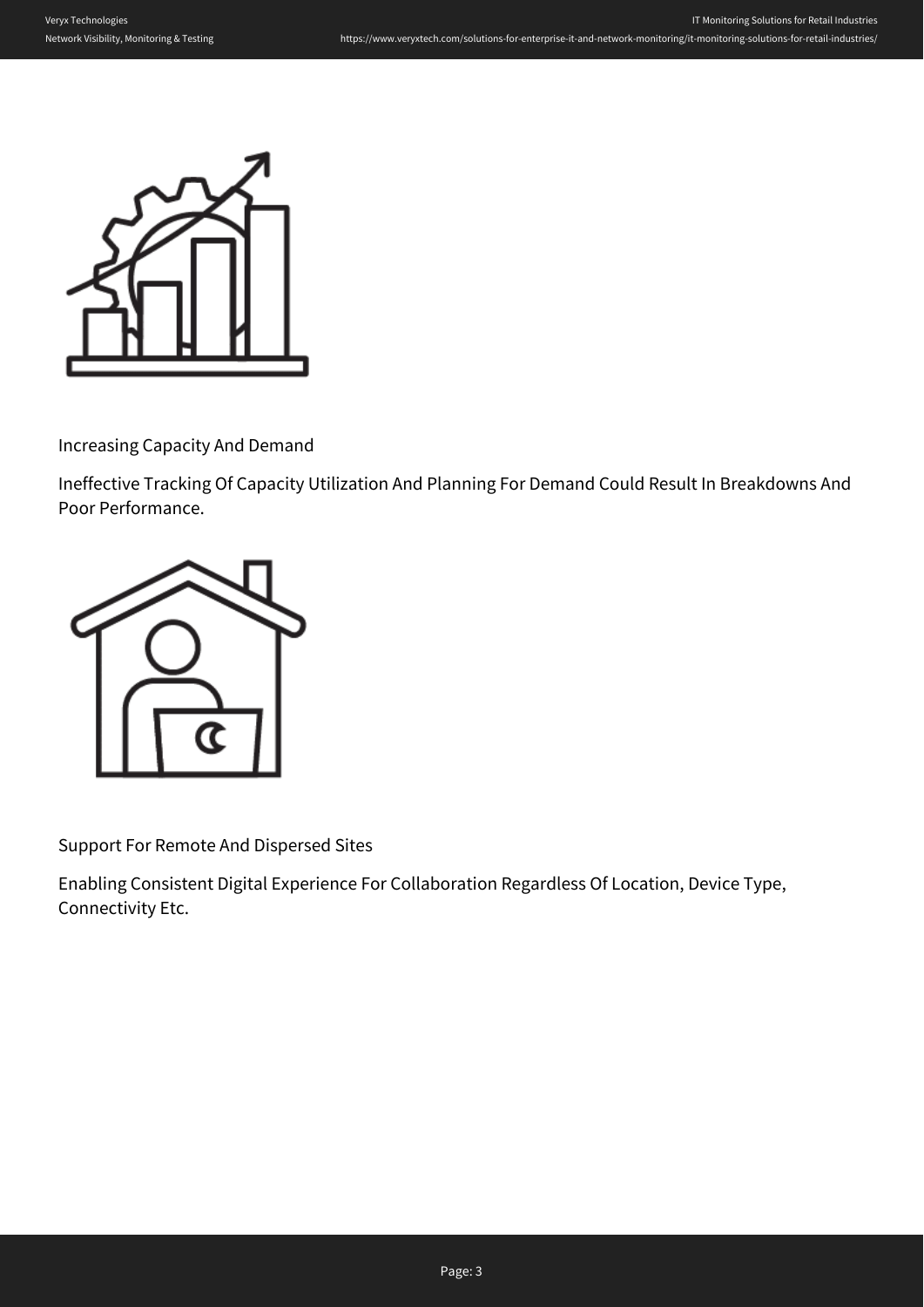

Increased Threats From Remote Workers Devices

It Resources Without Latest Security Patches Access From Less Secure Environments Can Prove Risky.



Limitations Of Existing Tools

Multiple Vendor Specific Monitoring Systems And Legacy Tools Not Sufficiently Upto The Task.

Veryx Cloudmon Itim And Ntm Enables Retail Companies To Overcome Challenges Related To It Infrastructure And Network Performance:

| Challenge                          | Veryx Cloudmon visibility solution                        |
|------------------------------------|-----------------------------------------------------------|
| Effectiveness of IT infrastructure | Provides timely intelligent alerts for potential problems |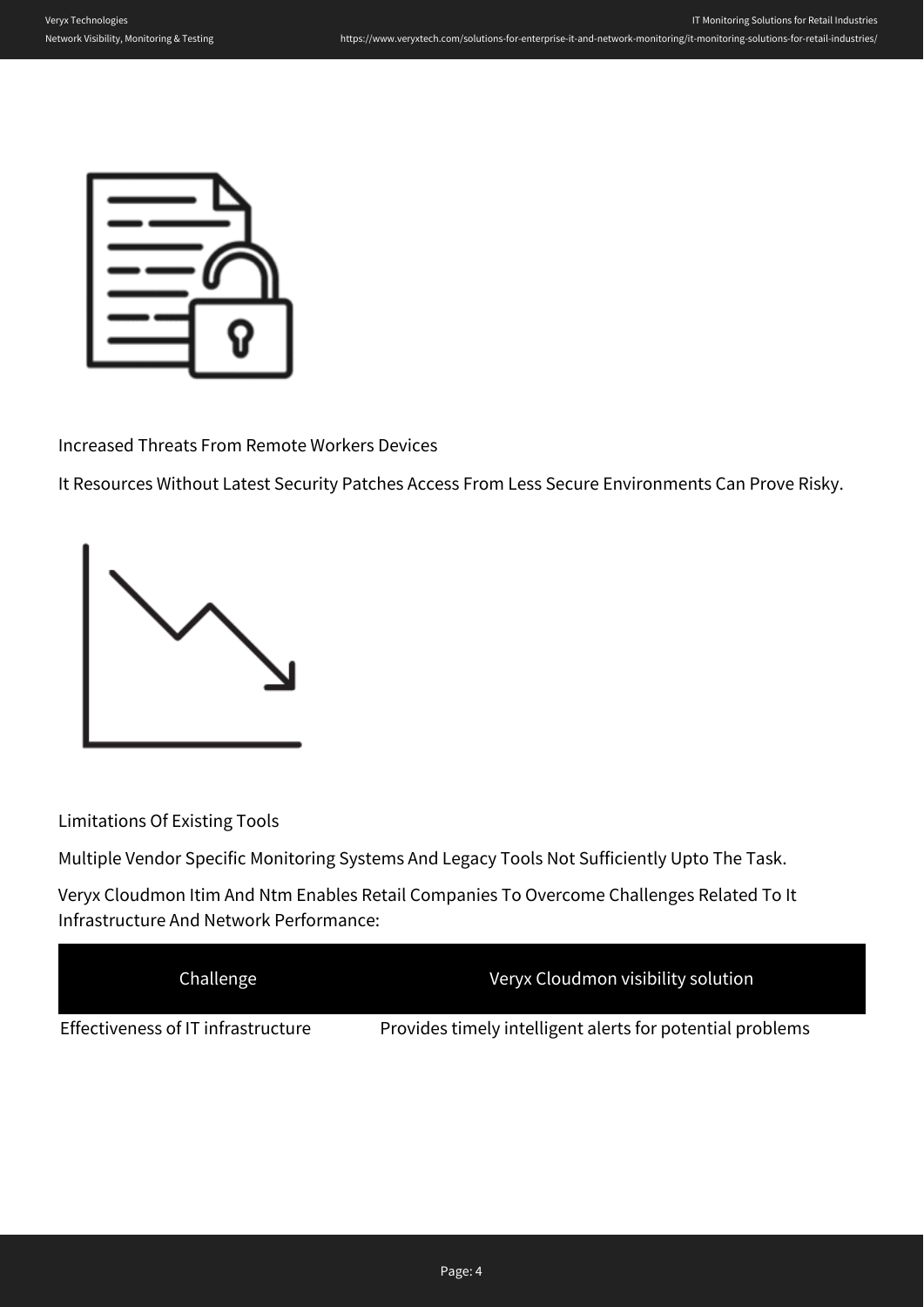| Time critical applications         | Supports monitoring at high granularity for critical<br>applications            |
|------------------------------------|---------------------------------------------------------------------------------|
| Capacity and demand                | Provides reporting on utilization levels                                        |
| Remote site support                | Supports monitoring of remote devices for quick trouble-<br>shooting            |
| Threats from compromised resources | Provides visibility of threats from the network                                 |
| Limitations of existing toolsets   | Consolidates and provides a unified view of servers, networks<br>and end-points |
|                                    |                                                                                 |



Unified Visualization

Easily Administer It Infrastructure To Resolve Issues.